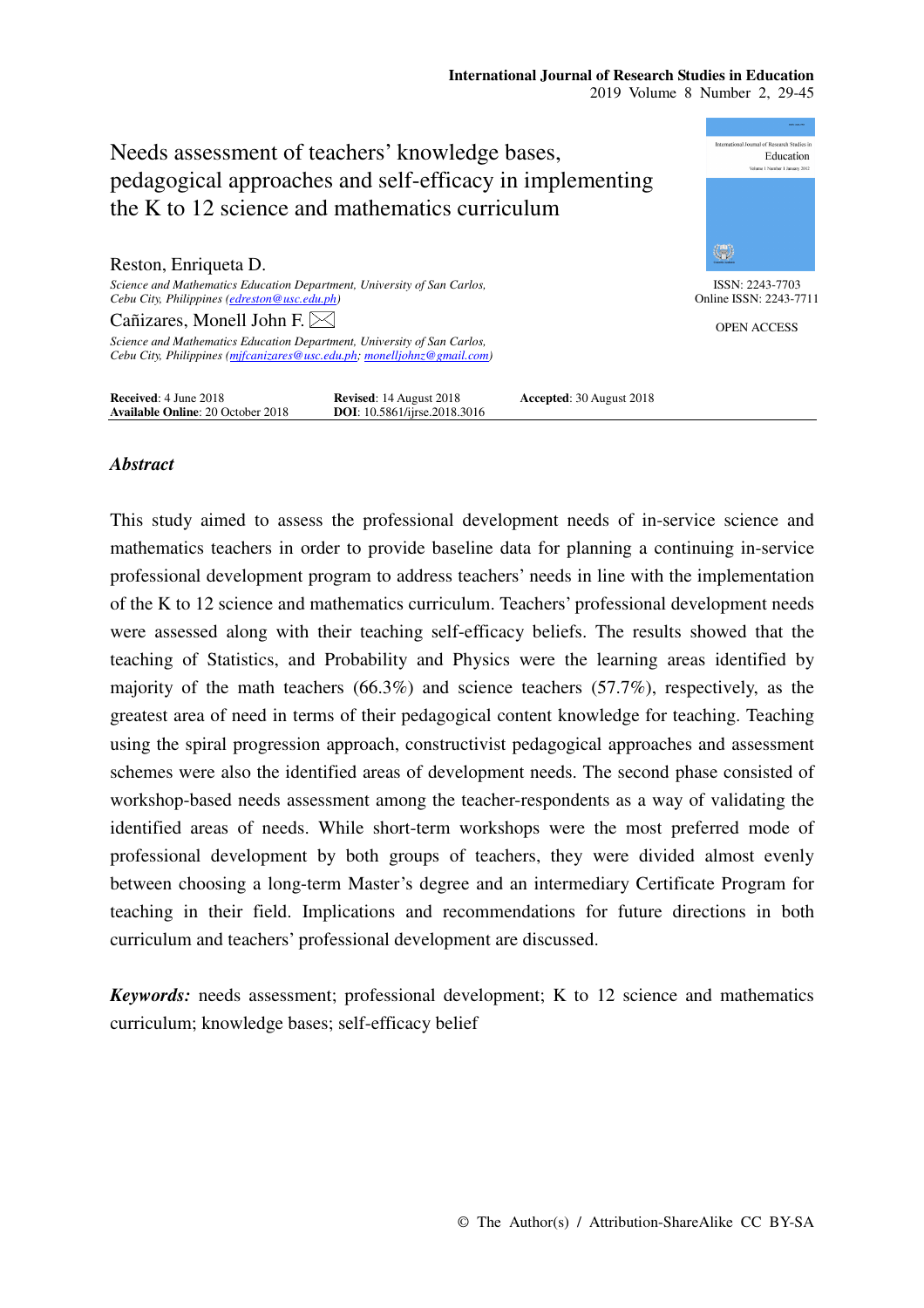# **Needs assessment of teachers' knowledge bases, pedagogical approaches and self-efficacy in implementing the K to 12 science and mathematics curriculum**

#### **1. Introduction**

The implementation of the *K to 12 Basic Education Program* in June 2012 is a major change in the educational landscape of the Philippines. The government rationalized this reform as an expansion and enhancement of the basic education curriculum to improve its quality and outcomes and to meet international accreditation standards (Department of Education, 2012). Moreover, since teachers play a significant role in the attainment of the national goals of quality basic education in any educational reform, in-service teacher professional development is an equally important concern.

In current practice, it has been observed that professional development efforts for teachers are primarily episodic and training oriented. The most popular approaches in practice are in the form of short-term seminar-workshops and mass trainings which are usually "one-size-fits-all" form of training. In most of these training programs, teachers are placed in passive roles as consumers of knowledge with little or no reflection on the connections to their own teaching practice. In developing countries and emerging economies like the Philippines, sustaining teachers' professional development through seminar-workshops requires much financial outlay yet their impact on teaching practice is not well established. Hawkes and Romiszowski (2001) contended that many educational reform efforts targeting improved student outcomes have been unable to produce the kind of desired learning outcomes and they attributed this failure to the lack of sustained, serious, systemic investments in the knowledge base of individual teachers. While providing extensive training to teachers regarding the new curriculum is a common implementation strategy for any curriculum reform, Sahlberg (2006) argued that it is not sufficient for successful change that typically involves people's awareness, knowledge, skills and beliefs. He further contends that curriculum change is a learning process for teachers and for better implementation of new curriculum into practice, it is necessary that they have a good understanding of the change and a clear conception of the new curriculum.

In line with the *K to 12* Basic Education reform, the challenge to improve and strengthen the teaching of science and mathematics is felt more than ever in the light of increasing recognition of the importance of these fields in the development of 21<sup>st</sup> century skills for students to cope with the demands of scientific and technological advances. This study is also a response to the community's increasing demands on institutional accountability in teacher preparation and sustained professional development. This paper reports the results of a needs assessment survey and workshop–based approach as a first step in designing a teacher development program that will be responsive to the needs of the community, particularly among schools and science/mathematics teachers in the basic education department.

*Statement of the Problem - This study aimed to assess and evaluate the professional development needs of* in-service science and mathematics teachers in Metro Cebu, Philippines in order to provide baseline data for planning a sustainable in-service professional development for science and mathematics teachers that address their professional knowledge bases, pedagogical skills and dispositions for implementing the reformed K *to 12* science and mathematics curriculum in basic education. In particular, this study sought to:

- $\triangleright$  Assess the professional knowledge bases of science and mathematics teachers as to the content knowledge and the pedagogical content knowledge (PCK)
- Assess teachers' self-efficacy in implementing the K to 12 Basic Education reform in line with the goals of science/mathematics teaching in terms of spiral progression and constructivist pedagogical approaches.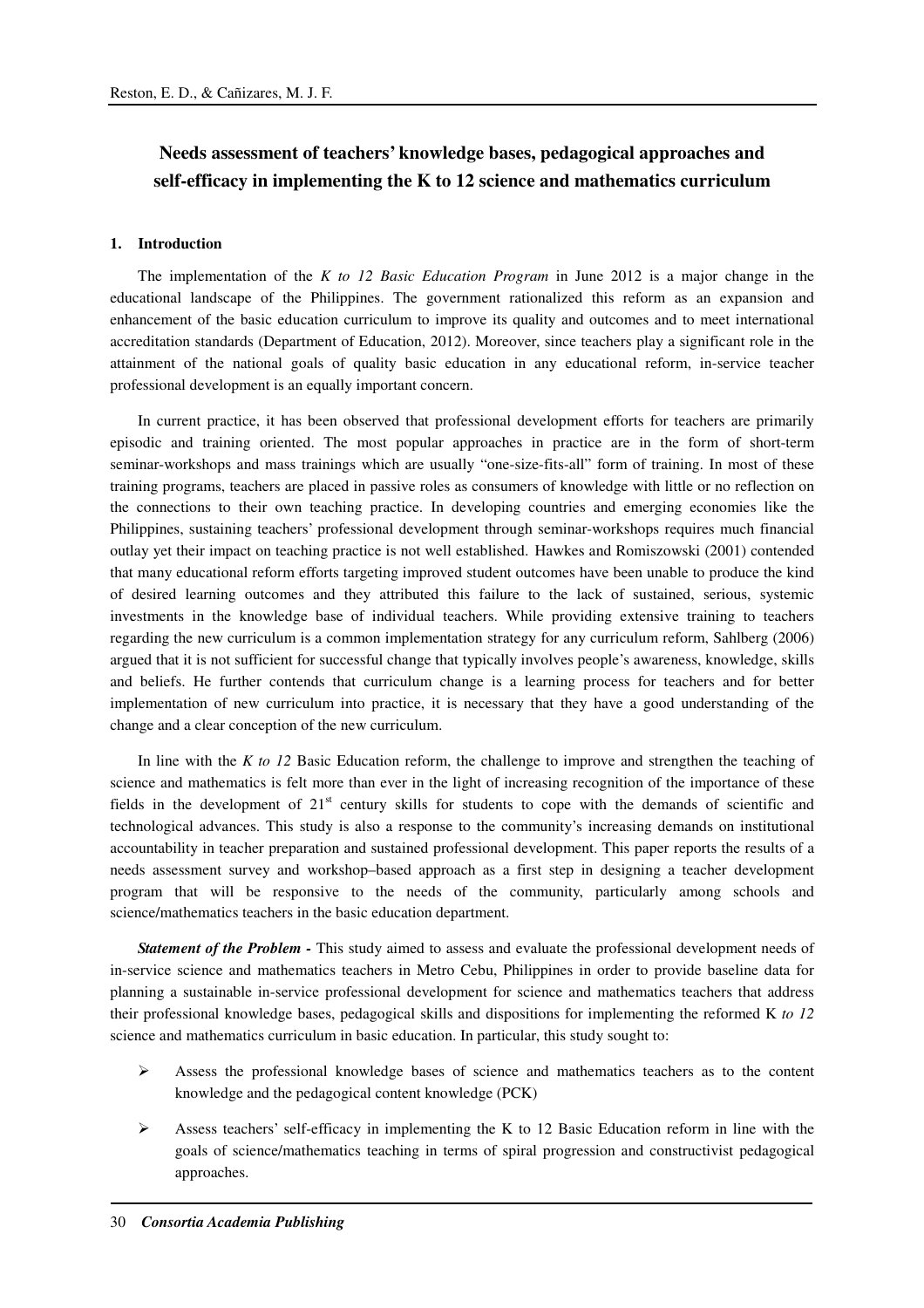#### **2. Review of Related Literature**

With the implementation of the *K to 12 Basic Education* Program in the Philippines (Republic Act No. 10533), it is of vital concern to look into teachers' professional development needs as they cope with the demands of this reform. In particular, one great bearing in science and math teaching is the use of *spiral progression approach* and teaching pedagogies that are constructivist, inquiry-based, reflective, collaborative and integrative (Sec.5, R.A. 10533, 2013). These features have deep repercussions in terms of pre-service and in-service teachers' preparation, particularly in science and mathematics.

Further, Republic Act No.10533 stipulates the need for the Department of Education (DepEd) to collaborate with the Commission on Higher Education (CHED) on initiating professional development programs to ensure constant upgrading of teacher skills so that the enhanced basic education program meets the demand for quality teachers and school leaders. In particular, it is stipulated in Section 7 that in-service training on content and pedagogy will be provided by DepEd to teachers in order to meet the content and performance standards of the new *K to 12* curriculum.

The *K to 12* science curriculum (Department of Education, 2012) envisions "the development of scientifically, technologically, and environmentally literate and productive members of society who manifest skills as critical problem solvers, responsible stewards of nature, innovative and creative citizens, informed decision makers, and effective communicators." (p.1). The conceptual framework for this curriculum identified three domains of learning science; namely: (1) *understanding and applying scientific knowledge* in local setting as well as global, context whenever possible, (2*) performing scientific processes and skills*, and (3) *developing and demonstrating scientific attitudes and values*. Further, DepEd (2012) recommended the following approaches for implementation of the science curriculum: multi/interdisciplinary approach, science–technology society approach, contextual learning, problem/issue-based learning, and inquiry-based approach. The approaches are based on sound educational pedagogy namely: constructivism, social cognition learning model, learning style theory, and Gestalt psychology.

On the other hand, the *K to 12* Curriculum Guide for Mathematics (DepEd, 2012) stipulates that "the twin goals of mathematics in the basic education levels are *critical thinking* and *problem solving*. Within the five content areas articulated in the mathematics curriculum guide; namely: *Probability and Statistics, Geometry, Patterns and Algebra, Measurement* and *Numbers and Number Sense, K to 12* mathematics teachers are then faced with the challenge of achieving these goals using mathematics content media and appropriate tools relevant to the contexts of Filipino learners. Further, the *K to 12* Mathematics curriculum frameworks is grounded by the following fundamental learning philosophies and models: Inquiry-based Learning, Experiential and Situated Learning, Cooperative Learning and Discovery, Reflective Learning and Constructivism. Thus, teachers are expected to achieve these goals of developing critical thinking and problem solving skills in their students using these pedagogical approaches. These features of the K to 12 basic education reform requires a broad base of knowledge for teachers not only of subject matter content but also of a range of pedagogical approaches for teaching the reformed science and mathematics curriculum.

#### *2.1 Models of Teacher Development and the Role of Needs Assessment*

Wei, Darling-Hammond, Andree, Richardson, and Orphanos (2009) assert that there is a need for a change in the way professional development is typically conceptualized as a quick effort or episodic set of activities. It must evolve into one that takes time for learning to occur through a systematic and coordinated set of activities in improving teacher knowledge given the opportunities to collaborate and reflect on their existing practices and to create the conditions for optimal learning.

In science and mathematics education, Loucks-Horsley, Hewson, Love and Stiles (2003) assert that professional development programs should pay explicit attention on the range of knowledge bases that teachers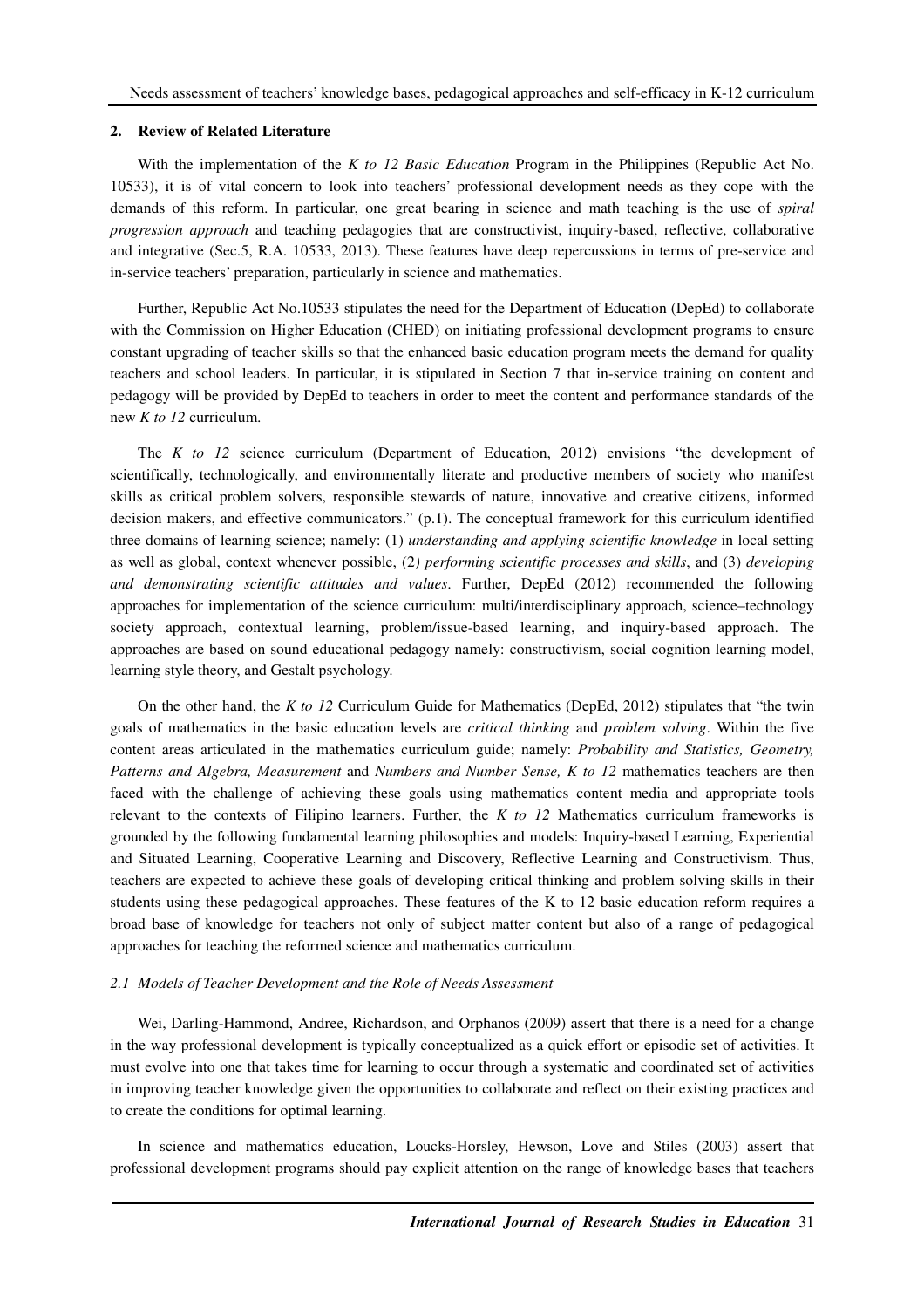need for teaching, including teachers' content knowledge and beliefs about teaching and learning, as well as teachers' professional contexts. Mishra and Koehler (2006) also claim that for effective professional development experiences, there is a need to provide teachers the opportunities to build their content and pedagogical content knowledge and skills and to examine their practices critically. These more recent versions of professional development emphasize critical reflection on teaching practice through collaboration and collegial dialogue.

Another model of professional development emphasizes the importance of needs assessment as a starting point in planning for professional development (Arome & Levine, 2007). While this professional development model features the integration of reflective practice and inquiry, the proponents assert that special considerations for the professional development plan must begin with a *needs assessment* of the faculty and the students which includes surveys conducted to identify the teaching strategies, teaching resources, technologies, and support being currently used.

### *2.2 Science and Mathematics Teachers' Self Efficacy*

Teachers' self-efficacy is another construct considered in the assessment of teachers' professional development needs. Tschannen-Moran, Woolfolk, Hoy and Hoy (1998, cited in Swackhamer, Koellner, Basile, & Kimbrough, 2009) argued that a teacher's sense of self-efficacy has been consistently recognized as an important attribute of effective teaching and has been positively correlated to teacher and student outcomes. Teachers' self-efficacy is defined as the beliefs of teachers related to their capabilities to affect the learning outcomes of students including those with low motivation and low ability to learn (Bandura, 1995; cited in Ozder, 2011).

Swackhamer et al. (2009) described a five-year project in the United States designed to explore the impact of content courses that also emphasize pedagogy on the self-efficacy levels of in-service middle school teachers with lower levels of content knowledge in math or science in seven Denver-area school districts. The results revealed that in-service teachers' outcome efficacy was higher in teachers who have taken four or more math or science content courses. Their study made an important contribution to the field of self-efficacy research due to the implication that changes can be made to outcome efficacy in experienced teachers through professional development or content-based mathematics or science course work that draws out the teachers' intrinsic values and interests.

From the foregoing literature review, teacher's various forms of knowledge bases for teaching, along with their pedagogical practices and self-efficacy beliefs were explored as basis for identifying professional development needs that may be derived from the data.

#### **3. Research Method**

This study used cross-sectional descriptive survey design to assess the professional development needs of teachers. The target population comprises the junior high school science and mathematics teachers in both private and public schools of Metro Cebu, Philippines comprising the cities of Cebu, Mandaue, Lapu-lapu, Talisay and the municipalities of Consolacion and Minglanilla. A list of private and public schools of Metro Cebu obtained from the Department of Education Regional 7 Office served as the sampling frame of the study. Multistage sampling comprising of stratified sampling (private and public schools) and area cluster sampling by schools were used to select the respondents as representative of these cities. A total of 111 science and 92 math teachers from 8 public and 9 private schools responded to the survey. Institutional approval from the Department of Education and the participating schools and informed consent of participants were obtained before the conduct of the needs assessment. Table 1 provides a summary of the distribution of respondents in the study.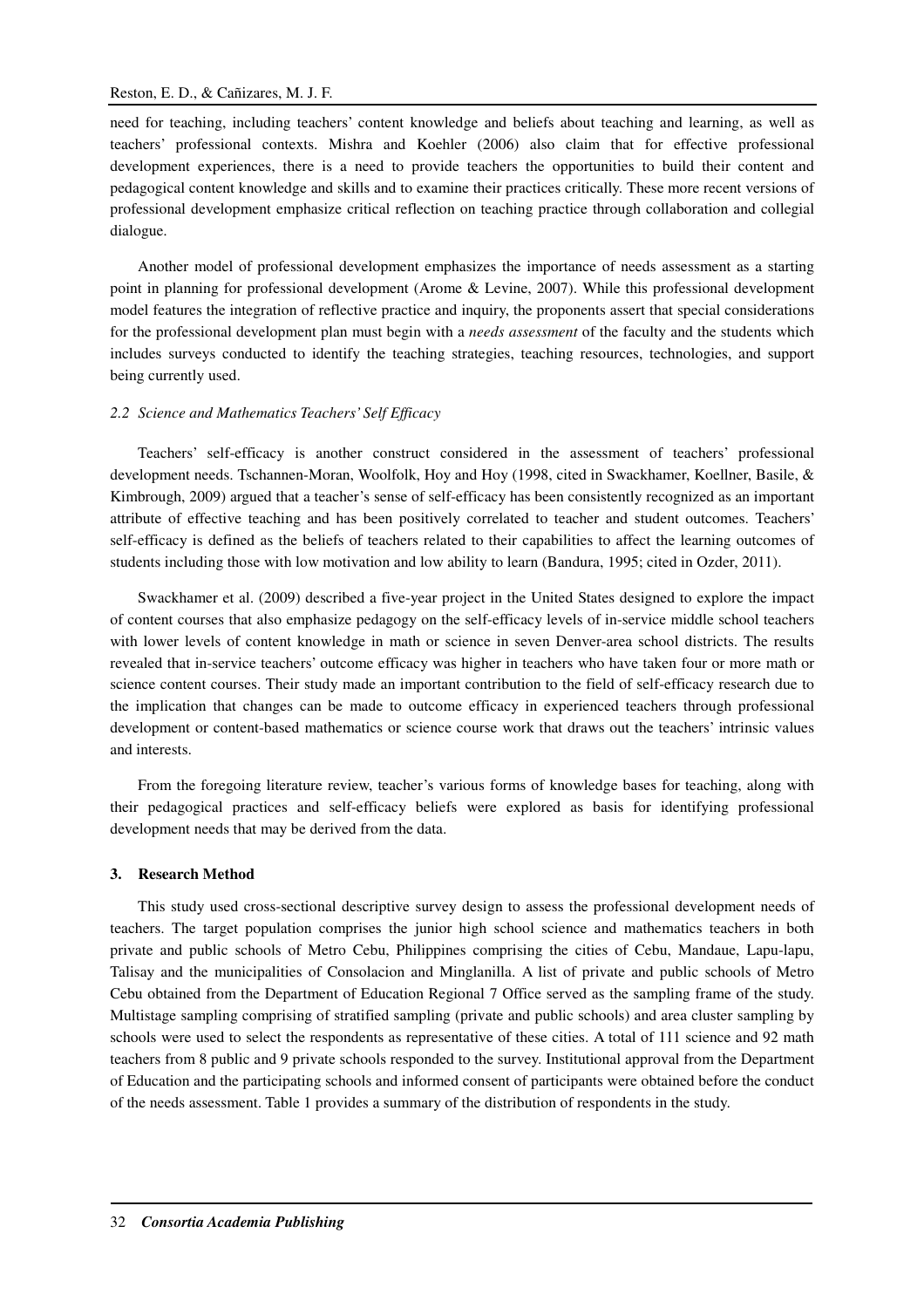| Type of School    |    | Math   | Science |        |
|-------------------|----|--------|---------|--------|
|                   | n  | $\%$   |         | $\%$   |
| Private $(n = 9)$ | 22 | 23.91  |         | 24.32  |
| Public $(n=8)$    | 70 | 76.09  | 84      | 75.68  |
| Total             | 92 | 100.00 |         | 100.00 |

*Distribution of Teacher-Respondents by Type of School and Subject Taught*

**Table 1** 

As shown, majority of the Math and Science teacher-respondents (76.09% and 75.68%, respectively) came from the public schools. There were more Math and Science teachers from public schools due to the densely populated public school system where education is for free, and thus, requires a good number of teachers.

During the first phase of data collection, the needs assessment questionnaires were distributed to the science and mathematics teachers from the randomly selected schools through the school principals and science/math coordinators. The research instrument consists of a parallel form needs assessment questionnaires for science and mathematics teachers. They were researcher-made and comprise several components; namely: (1) Personal, Educational and Professional Profile; (2) Teacher's Self-Assessment of their content knowledge (CK), pedagogical content knowledge (PCK) and technological, pedagogical and content knowledge (TPACK) in a 7-point Likert scale, (3) Teacher's Assessment of their Teaching Practice, and (4) Teacher's Assessment of their Self-Efficacy beliefs. The items for CK in part (2) of the questionnaire were based in the learning domains of the science/mathematics K to 12 curriculum while the PCK and TPACK items were based on the pedagogical approaches and modes of technology integration specified in the curriculum. Part (3) of the questionnaire consisted of a range of teaching practices from behaviorist to constructivist practices extracted from the work of Prince and Felder (2006) where the teachers' reflect on their own practices in comparison with the items on a scale indicating frequency of practice from 1 (seldom) to 4 (almost always). Part 4 of the questionnaire is a self-efficacy scale based on an adaptation of the Science Teaching Efficacy Belief Instrument (STEBI-B) developed by Riggs and Enoch (1990) with some modifications for the mathematics items.

The questionnaires were pilot tested using a sample of secondary school science and mathematics teachers from the Basic Education Department of a large private university. Results of the pilot test were subjected to reliability analysis using the Statistical Package for the Social Sciences (SPSS) version 20. The results showed that the reliability for the Teaching Practice scale yielded Cronbach alpha values of 0.793 and 0.882, for science and mathematics, respectively, as measures of internal consistency of the scale. For the Self-Efficacy scale of the questionnaire, the reliability analysis yielded Cronbach alpha values of 0.640 and 0.770 for science and mathematics, respectively.

For the treatment of data, descriptive statistics using numerical summary measures and frequency and percentage distribution tables were used to organize quantitative data from the survey. From among the respondents of the survey, a workshop-based needs assessment was conducted to verify and document various forms of teacher knowledge and pedagogical skills that might be needed by the teachers. The second phase consisted of the design of activities and gathering data from workshop sessions organized for volunteer science/mathematics teachers who participated in the survey. The one-day workshop was conducted with pre-and post-assessments on teachers' knowledge bases and pedagogical skills as bases for identification of needs. The identified constructivist pedagogical approaches of *K to 12* were applied in these science/math content-based workshops. Teachers' worksheets and work samples also formed another source of data from working groups during workshops on their knowledge bases and pedagogical skills. The workshop has separate sessions for science and mathematics teachers.

#### **4. Results and Discussion**

This section presents the results of the needs assessment for both mathematics and science teachers. Since the nature of needs for mathematics and science teachers may vary, the presentation of results and discussion for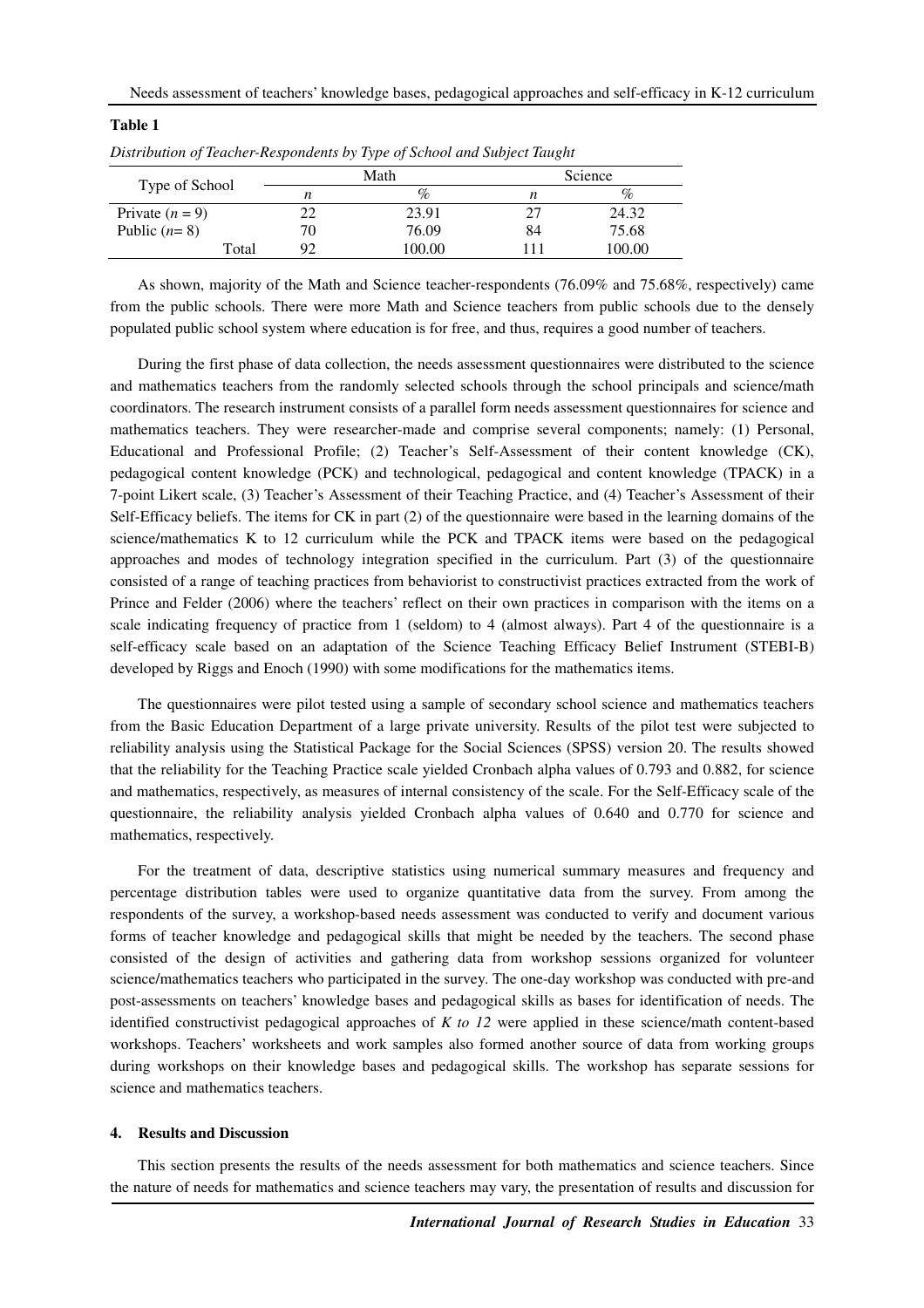these two groups of teachers are made in separate subsections. Further a preliminary characterization of the teachers' educational and professional preparations is presented prior to the results of pre-assessing their knowledge bases to provide a better understanding of the teachers and their needs.

#### *4.1 Educational and Professional Preparations of Mathematics and Science Teachers*

*Educational Qualifications -* The ideal pre-service teacher preparation for teaching secondary mathematics is BSEd–Math and most teachers (85.87%) have this degree as shown in Table 2. On the other hand, non-BSEd holders must take a Diploma or Certificate program in professional education to qualify them to take the licensure examination and teach in Basic Education (9.78%). In terms of advanced degrees, the results for mathematics teachers revealed that only 28.57% of the respondents earned a master's degree; however, only 9.79 or roughly 10% of them earned a master's degree in teaching mathematics. Most of these math teachers who earned a Master's degree in Education specialized either in Educational Administration or in Guidance Counseling, and thus, not directly relevant to the field where they teach. In terms of doctoral degree, only 4 math teachers have a PhD but none of them has a specialization in mathematics teaching.

### **Table 2**

*Educational Qualifications of Mathematics Teachers by Degree Earned* 

| Degrees Earned                                                                            | n  | $\%$  |
|-------------------------------------------------------------------------------------------|----|-------|
| <b>Bachelor's Degree</b>                                                                  |    |       |
| <b>BSEd major in Mathematics</b>                                                          | 79 | 85.87 |
| BSEd (major in Physics – Math, Biology/ General Science)                                  | 4  | 4.35  |
| <b>BS</b> Mathematics                                                                     | 4  | 4.35  |
|                                                                                           | 5  | 5.43  |
| Total                                                                                     | 92 | 100   |
| Master's Degree                                                                           |    |       |
| MA in Teaching Math                                                                       | 7  | 7.62  |
| MS in Teaching Math                                                                       | 2  | 2.17  |
| MA in Education (major in School Administration, Guidance and Counseling)                 | 12 | 13.04 |
| Total                                                                                     | 28 | 28.57 |
| Doctoral Degree                                                                           |    |       |
| PhD in Education (major in Educational Administration, Management, Research & Evaluation) | 3  | 3.26  |
| PhD in Public Administration                                                              |    | 1.09  |
| Total                                                                                     | 4  | 4.35  |

In terms of educational preparation, there is indeed a great need to strengthen content expertise of mathematics teachers through the pursuit of graduate degree programs which specialize in mathematics and its related area. The results show a very minimal percentage of teachers with master's degree in teaching mathematics and none have pursued a doctoral program in mathematics education.

On the other hand, for science teachers, the results in Table 3 revealed that of 111 teachers, 67 (60.37%) earned a teaching degree related to the sciences where most of them earned the degree BSEd in General Sciences (58.20%). Moreover, 11 teachers (9.90%) had undergraduate degrees not related to Science Teaching that includes engineering, medical technology, agriculture, commerce and industrial education. The data reflects the diversity of science teachers' educational preparation and thus, the need to focus their professional development on content expertise in the areas of science where they currently teach.

In terms of the science teachers' pursuit of advanced degrees through graduate studies, the results shown in Table 4 also confirm the need for further specialization in the science areas where they teach. Only 18 out of 111 respondents (16.21%) finished their master's degree in Science Education related to their field either in General Science, Chemistry, Physics and Biology with most of them in General Science. With the implementation of the spiral progression approach, these Science teachers are expected to be knowledgeable in all fields of science: earth science, biology, chemistry and physics. However, 12 (10.80%) of respondents have Master's degree in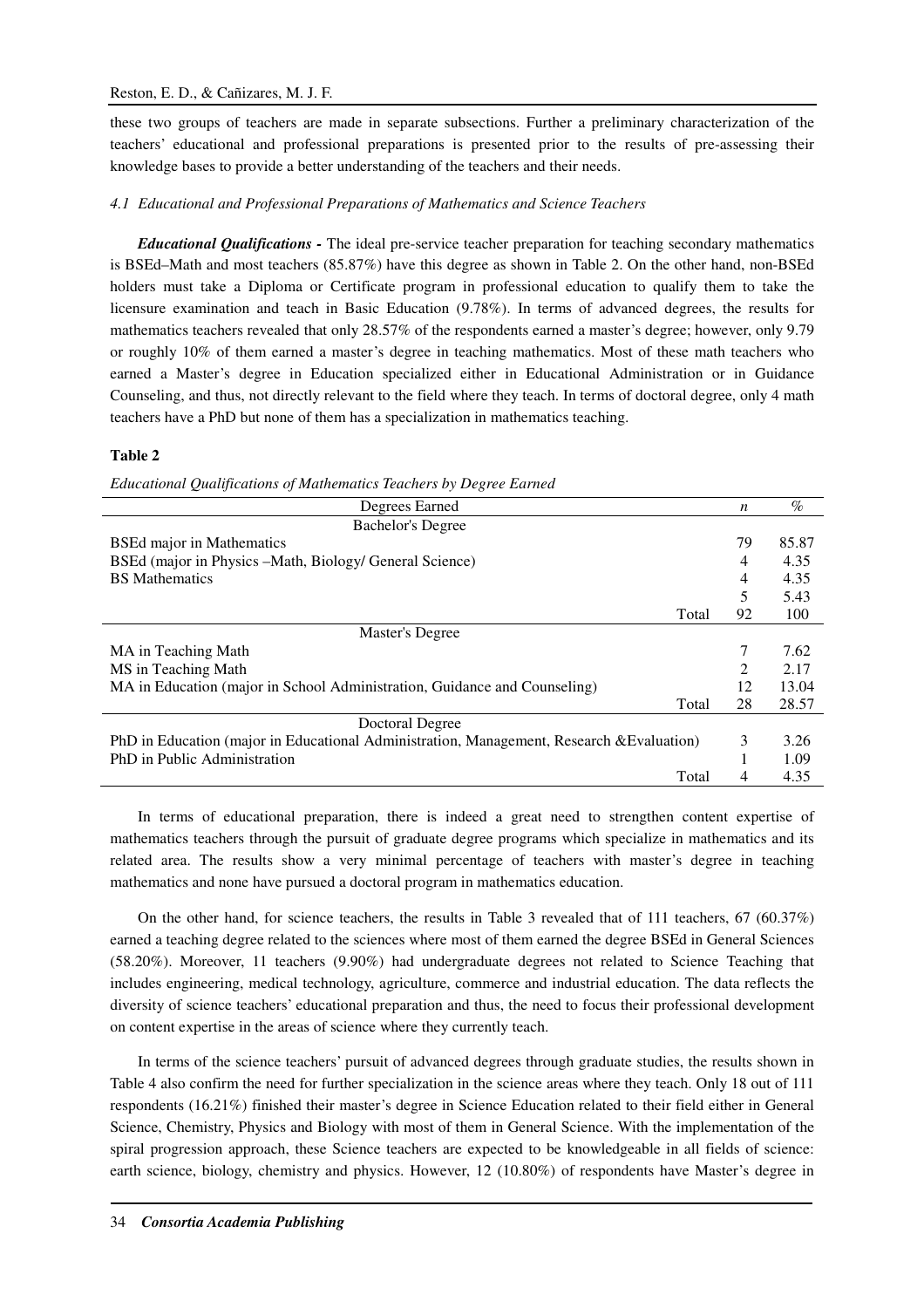Education that do not relate directly to science teaching in high school but have something to do with administrative supervision, special education and instructional technology development. Further, there are two respondents who finished their Doctoral Degree; one is a Doctor of Education graduate while the other was as Doctor of Philosophy graduate majoring in Educational Management. This further reflects the need for teachers to developing content expertise in their areas of specialization in science.

# **Table 3**

*Distribution of Science Teachers' by Bachelor's Degree Earned* 

| Bachelor's Degree Earned                | n  | $\%$  | Aggregate Percentage |
|-----------------------------------------|----|-------|----------------------|
| <b>In-line Teaching Degrees</b>         |    |       |                      |
| <b>BSEd General Sciences</b>            | 39 | 35.14 |                      |
| <b>BSEd Physical Sciences</b>           | 9  | 8.11  | 60.37                |
| <b>BSEd Biological Sciences</b>         | 7  | 6.31  |                      |
| <b>BSEd Physics and Math</b>            |    | 6.31  |                      |
| <b>BSEd Physics and Chemistry</b>       | 5  | 4.50  |                      |
| <b>Other Teaching Degree</b>            |    |       |                      |
| <b>BSEd Math</b>                        |    | 0.90  | 0.90                 |
| Related Pure Science and Math Degrees   |    |       |                      |
| <b>BS</b> Biology                       | 14 | 12.61 |                      |
| <b>BS</b> Physics                       | 5  | 4.50  |                      |
| <b>BS</b> Chemistry                     |    | 0.90  | 18.91                |
| <b>BS</b> Math                          |    | 0.90  |                      |
| Other Degrees                           |    |       |                      |
| <b>BS</b> Chemical/Computer Engineering | 5  | 4.50  |                      |
| <b>BS</b> Nursing/Medical Technology    | 3  | 2.70  |                      |
| <b>BS</b> Commerce                      |    | 0.90  | 9.90                 |
| BS Agriculture/ Industrial Education    | 2  | 1.80  |                      |

# **Table 4**

*Distribution of Science Teachers by Graduate Degrees Earned* 

| Master's Degree Earned                      |       | $\boldsymbol{n}$ | $\%$  | <b>Aggregate Percentage</b> |
|---------------------------------------------|-------|------------------|-------|-----------------------------|
| In-line Master in Science Education Degree  |       |                  |       |                             |
| <b>MAEd General Science</b>                 |       | 11               | 9.91  |                             |
| <b>MAEd Chemistry</b>                       |       | 3                | 2.70  | 16.21                       |
| <b>MAEd Physics</b>                         |       | 3                | 2.70  |                             |
| <b>MAEd Biology</b>                         |       |                  | 0.90  |                             |
| Other Master in Education Degree            |       |                  |       |                             |
| <b>MAEd Math</b>                            |       | 2                | 1.80  | 1.80                        |
| Unrelated Master in Education Degree        |       |                  |       |                             |
| MAEd Administrative Supervision             |       | 7                | 6.31  | 10.81                       |
| <b>MAEd Special Education</b>               |       | 3                | 2.70  |                             |
| MA Instructional Development and Technology |       | 2                | 1.80  |                             |
| Other unrelated Master's Degree             |       |                  |       |                             |
| <b>MA Human Resource</b>                    |       | п                | 0.90  | 1.80                        |
| Master in Nursing                           |       |                  | 0.90  |                             |
|                                             | Total | 34               | 30.61 | 30.61                       |
| Doctoral Degree Earned                      |       |                  |       |                             |
| Doctor of Education                         |       |                  | 0.90  | 1.80                        |
| <b>PhD</b> Educational Management           |       |                  | 0.90  |                             |
|                                             | Total | 2                | 1.80  | 1.80                        |

*Certificate Programs -* For certificate programs completed, the results shown in Table 5 indicate that almost half of the math teachers completed a certificate program in Professional Education but only one completed a certificate program with a specialization in Mathematics.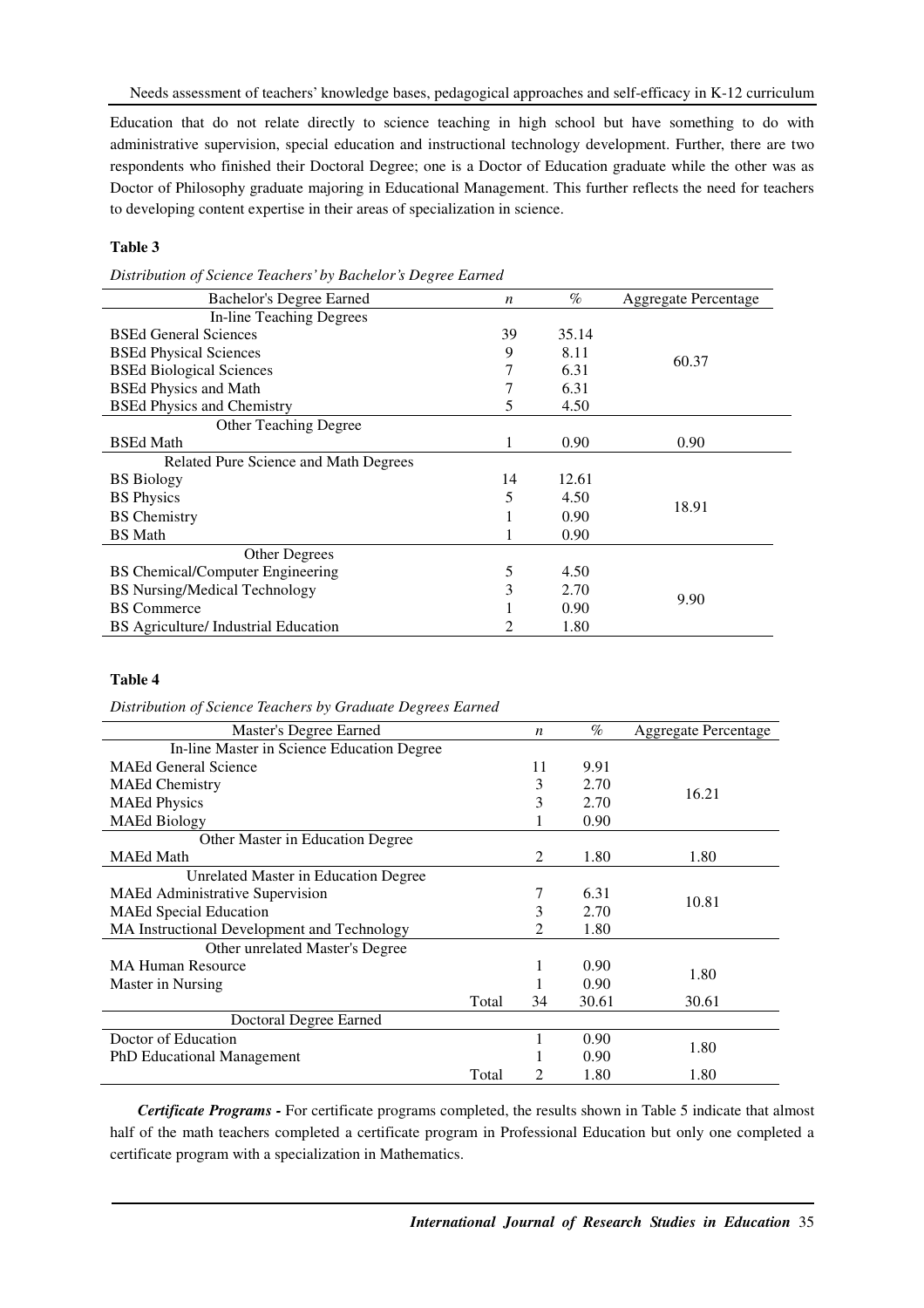### Reston, E. D., & Cañizares, M. J. F.

#### **Table 5**

|  | Certificate Programs Completed by Mathematics Teachers |  |  |
|--|--------------------------------------------------------|--|--|
|--|--------------------------------------------------------|--|--|

| Certificate Programs Completed                                               |       | n  | $\%$  |
|------------------------------------------------------------------------------|-------|----|-------|
| Certificate in Professional Education                                        |       | 44 | 47.83 |
| Certificate Program in Mathematics                                           |       |    | 1.09  |
| TESDA National Certification (NC II & III)                                   |       |    | 2.17  |
| Understanding and using effective cooperative learning, models for secondary |       |    | 1.09  |
| mathematics, SEAMEO-RECSAM                                                   |       |    |       |
|                                                                              | Total | 48 | 52.17 |

For science teachers, Table 6 shows that 63 (56.75%) of the respondents completed various types of certificate courses as a continuing professional education and a testimony of being a lifelong learners. Moreover, only six teachers finished certificate programs that specialized in Science Teaching that directly relates to their field of teaching. Most of the respondents finished a Certificate in Professional Education which may be understood in terms of the data in Table 3 where only 61.27% were actually BSEd graduates eligible to apply and take the Licensure Exam for teachers (1 teacher is BSEd Math graduate). Teachers who were non-BSEd graduates had to complete at least 18 units of Professional Education subjects to qualify them for the Licensure Examination for Teachers (LET). On the other hand, some 4.5% of the science teachers completed certificate programs not related to their field.

#### **Table 6**

|  | Certificate Programs Completed by Science Teachers |  |
|--|----------------------------------------------------|--|
|  |                                                    |  |

| Certificate Programs Completed               |       | n              | $\%$  | <b>Aggregate Percentage</b> |
|----------------------------------------------|-------|----------------|-------|-----------------------------|
| In-line Science Teaching Certificate Courses |       |                |       |                             |
| Certificate in Science Teaching Biology      |       | 3              | 2.70  |                             |
| Certificate in Science Teaching Physics      |       | 2              | 1.80  | 5.40                        |
| Certificate in Science Teaching Chemistry    |       |                | 0.90  |                             |
| In-line Education Certificate Courses        |       |                |       |                             |
| Certificate in Professional Education        |       | 52             | 46.85 | 46.85                       |
| Other unrelated Certificate Courses          |       |                |       |                             |
| Certificate in Special Education             |       | $\mathfrak{D}$ | 1.80  |                             |
| Certificate in Sign Language                 |       |                | 0.90  | 4.50                        |
| <b>TESDA National Certification</b>          |       |                | 0.90  |                             |
| CISCO Computer training                      |       |                | 0.90  |                             |
|                                              | Total | 63             | 56.75 | 56.75                       |

*Teaching Experience -* In terms of the teacher's professional experience, the results in Tables 7 and 8 showed that in the school they are currently employed were 5 years or less (50.6% mathematics teachers and 41.4% science teachers). About half of both math and science teachers have prior teaching experience in other schools. Furthermore, more than half of the teachers teaching in their current school have less than 10 years teaching experience.

# **Table 7**

*Current and Previous School Teaching Experience of the Math Teachers* 

|                               |    | Current School Employed | Previous School Employed |      |
|-------------------------------|----|-------------------------|--------------------------|------|
| Teaching Experience, in years | n  | $\%$                    | п                        |      |
| 1 to 5                        |    | 50.6                    |                          | 37.1 |
| 6 to 10                       | 14 | 15.7                    |                          | 13.5 |
| 11 to 15                      |    | 9.0                     |                          |      |
| 16 to 20                      |    | 9.0                     |                          |      |
| More than 20                  |    | 15.7                    |                          | U.U  |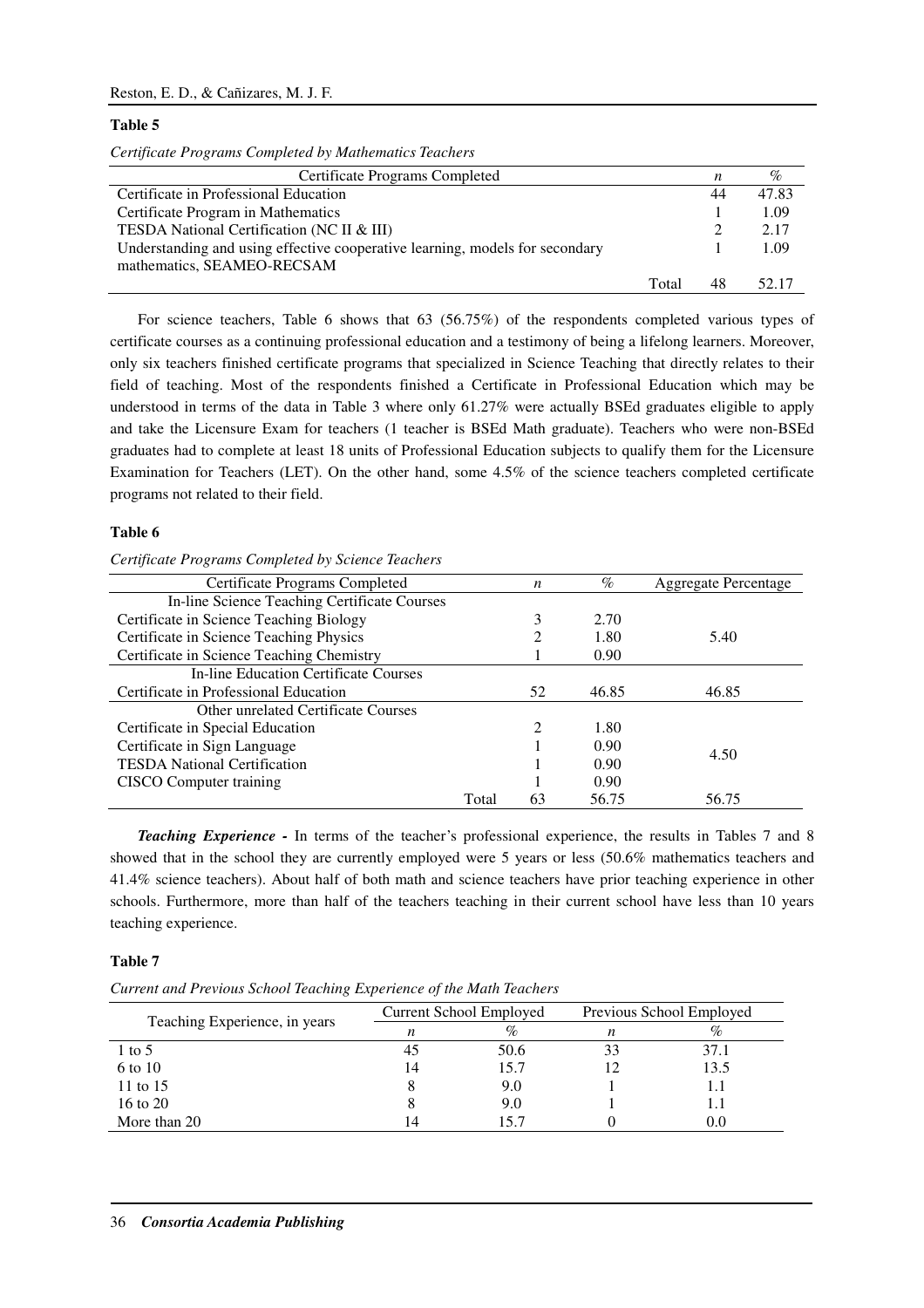|                               | Current School Employed |      | Previous School Employed |       |
|-------------------------------|-------------------------|------|--------------------------|-------|
| Teaching Experience, in years | n                       | %    | n                        |       |
| $1 \text{ to } 5$             | 46                      | 41.4 | 43                       | 38.70 |
| 6 to 10                       | 25                      | 22.5 |                          | 15.30 |
| 11 to 15                      | 10                      | 9.00 |                          | 2.70  |
| 16 to 20                      | 10                      | 9.00 |                          | 2.70  |
| More than 20                  |                         | 9.90 |                          |       |

For both math and science teachers, the trend is similar with a little over one-third of them having taught previously in another school and there is a decreasing percentage as the number of years increases with none (0%) having previously taught for more than 20 years in another school. This trend indicates that teachers' decision to transfer to another school is usually done within their first five years of teaching and they tend to settle down with their employment in the school they currently teach over the years teaching.

*In-service Professional Trainings Attended -* In-service teacher development is an integral part of teaching preparation particularly in light of the on-going K to 12 Basic Education reform. For the mathematics teachers, the results in Table 9 indicate that it is the training on Assessment (particularly on the KPUP framework, to note that the Department of Education had currently ordered DO No.8, s.2015 on the new assessment scheme-WW-PT-QA framework which was implemented on all public schools effective school year 2015-2016) which was attended most by the teachers (42.40%) and only 37.00% of them attended professional trainings in math content specialization. Most of the math teachers attended only these trainings once with a modal duration of 5 days. These training programs could be attributed to the five-day mass training for in-service teachers in line with the implementation of the K to 12 basic education curriculum.

# **Table 9**

**Table 8** 

| Professional Trainings Attended   |    | %     | Modal Frequency | Modal Duration (days) |
|-----------------------------------|----|-------|-----------------|-----------------------|
| Assessment/KPUP                   | 39 | 42.40 | once            |                       |
| Math Content Specialization       | 34 | 37.00 | once            |                       |
| <b>Teaching Strategies</b>        |    | 22.8  | once            |                       |
| <b>Spiral Progression</b>         | 16 | 17.4  | once            |                       |
| <b>ICT/Educational Technology</b> |    | 18.5  | once            |                       |

*Professional Trainings Attended by Mathematics Teachers* 

For the science teachers, as shown in Table 10, trainings in science content specialization had the highest percentage of teachers in attendance (44.10%), followed by trainings on Spiral Progression (33.3%) and Assessment/KPUP (32.40%), respectively. The results also indicate that most of these teachers attended these trainings only once and with duration of 5 days.

#### **Table 10**

*Professional Trainings Attended by Science Teachers*

| Professional Trainings Attended   |    | %     | Modal Frequency | Modal Duration (days) |
|-----------------------------------|----|-------|-----------------|-----------------------|
| Science Content Specialization    | 49 | 44.10 | once            |                       |
| Spiral Progression                | 37 | 33.30 | once            |                       |
| Assessment/KPUP                   | 36 | 32.40 | once            |                       |
| <b>Teaching Strategies</b>        | 32 | 28.80 | once            |                       |
| <b>ICT/Educational Technology</b> | 20 | 18.00 | once            |                       |

These findings for both Tables 9 and 10 indicate that for both mathematics and science teachers, while some teachers were privileged to have attended these very important professional trainings in response to DepEd's implementation of the *K to 12* basic education curriculum, the impact of these trainings may be minimal as less than 50% of the respondents have attended these in-service trainings. This means that majority of the teachers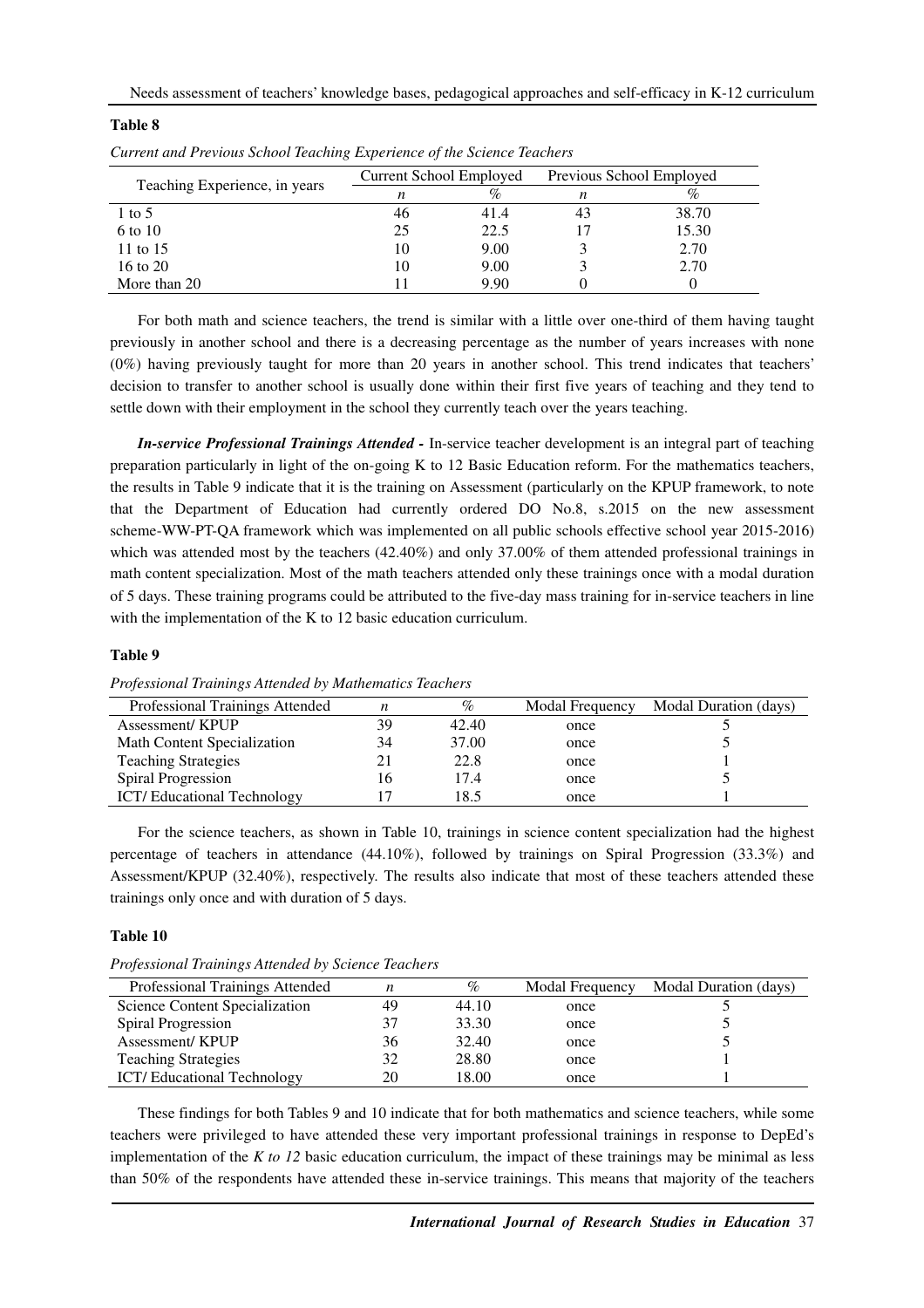## Reston, E. D., & Cañizares, M. J. F.

have not been sent yet to these training programs and thus, require further updating to prepare themselves for the *K to 12* curriculum initiatives. The trend though is different for math and science teachers. While science content specialization and spiral progression where the most attended trainings for science teachers, it is the trainings on Assessment/KPUP followed by math content specialization that were most attended by the math teachers. Further, trainings on teaching strategies and ICT have been given minimal emphasis in terms of training duration (1 day only) and lesser percentage of teachers in attendance.

# *4.2 Identified Areas of Need for Professional Development*

These areas of need where categorized into three; namely: (1) content knowledge, (2) pedagogical approaches, and (3) assessment. For the mathematics teachers, the results in Table 11 reveal that of the five content areas or learning domains in the *K to 12* math curriculum, it is Probability and Statistics which was identified by majority of the math teachers  $(66.30\%)$  as the content areas that needs further development. This is followed by Geometry, with 29.30% of the math teachers, while the area on Measurement was identified by the least number of teachers as an area of development need in terms of content.

For pedagogical approaches, approaches for *integrating technology in teaching* was identified by most math teachers (40.20%) as their need for capacity development, followed closely by approaches in *teaching for critical thinking* (39.10%). Critical thinking has been identified as one of the twin goals for teaching mathematics in the *K to 12* curriculums, along with problem-solving. While problem-solving activities have been an integral part of many math classrooms and math teachers may have a rapporteur of teaching strategies for this, math teachers may still need to develop further their skills in designing activities for developing critical thinking.

# **Table 11**

| Areas of Need                  | n  | $\%$  |
|--------------------------------|----|-------|
| Math Content Knowledge         |    |       |
| Probability and Statistics     | 61 | 66.30 |
| Geometry                       | 27 | 29.30 |
| Algebra and Pattern            | 10 | 10.90 |
| Number Sense                   | 9  | 9.80  |
| Measurement                    | 5  | 5.40  |
| Pedagogical Approaches         |    |       |
| Integrating Technology         | 37 | 40.20 |
| Teaching for Critical Thinking | 36 | 39.10 |
| Spiral Progression             | 22 | 23.90 |
| <b>Constructivist Teaching</b> | 17 | 18.50 |
| Inquiry-based Teaching         | 10 | 10.90 |
| Assessment                     |    |       |
| <b>KPUP</b> Assessment         | 45 | 48.90 |
| <b>Rubric Construction</b>     | 28 | 30.40 |
| <b>Formative Assessment</b>    | 12 | 13.00 |
| <b>Test Construction</b>       | 11 | 12.00 |

*Math Teachers' Identified Areas of Need for Professional Development* 

For Science teachers, the identified areas of need for professional development are summarized in Table 12. For Science content knowledge, 64 (57.70%) teachers wanted to have training seminar focusing on Physics concepts, 37 (33.30%) teachers both wanted seminar training on Chemistry and Biology while content specialization on Earth Science is at the last with 19 (17.10%) teachers signifying the need. Constructivist teaching with 56 respondents (50.50%) is at the top of the list in terms of pedagogical content knowledge needs, followed by spiral progression with 44 (39.60%) teachers. Integrating technology was identified by 28 (25.20%) teacher respondents needing the training interventions and inquiry-based teaching has 26 (23.40%) teachers agreeing for the training needs. Significantly, teaching for critical thinking is at the bottom list priority of teachers (*n*=21, 18.90%). Though, constructivist teaching would encompass all other pedagogical content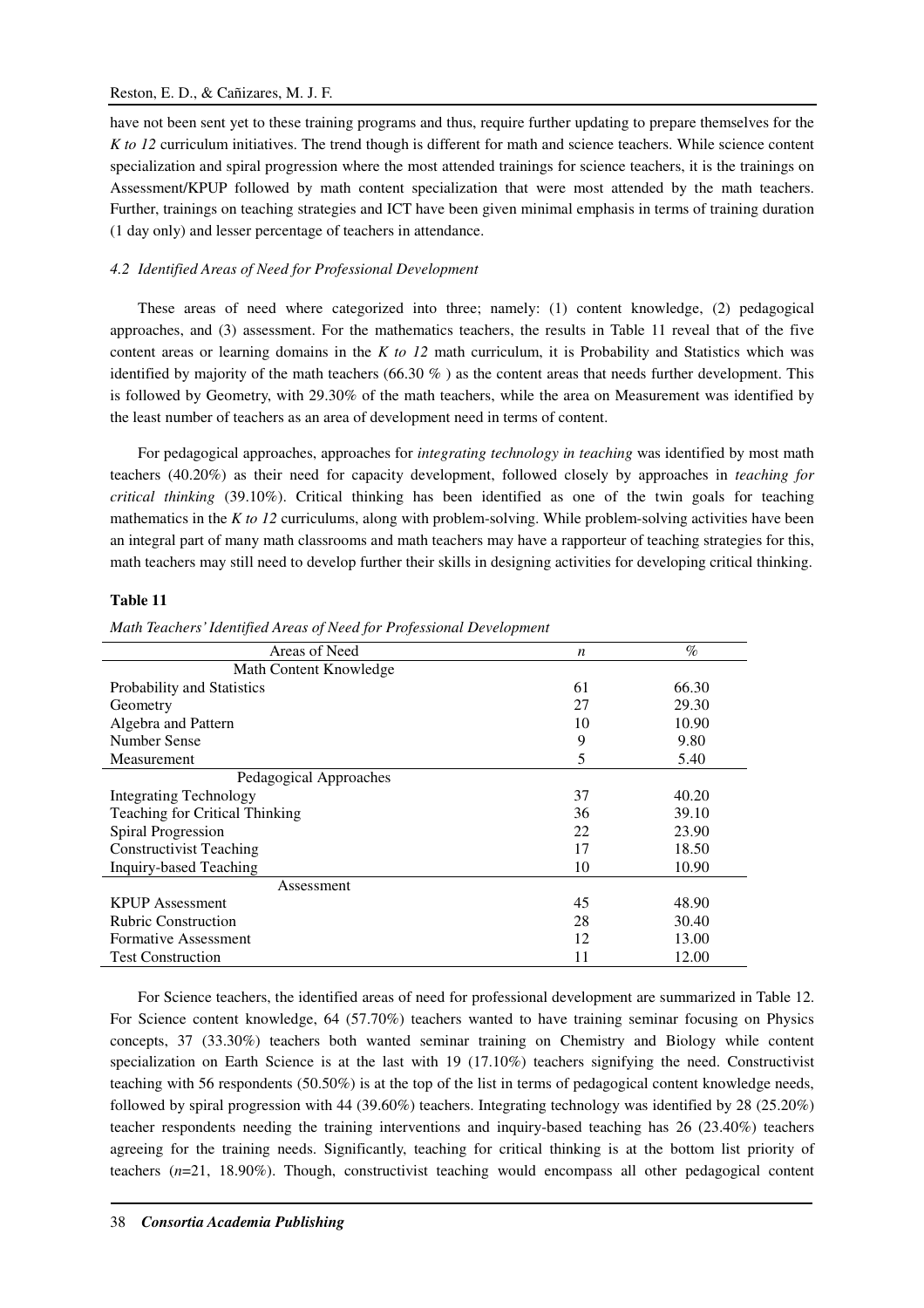knowledge as it served as the umbrella framework for the *K to 12* curriculum, it is of equal importance for science teachers to develop teaching for critical thinking to their students given the investigative nature of science. On the other hand, KPUP (Knowledge, Process, Understanding and Product) assessment registered the highest respondents with 64 (57.70%) signifying the need. Rubric construction, formative assessment and test construction followed, respectively (*n*=33, 29.70%, *n*=30, 27.0%, and *n*=25, 22.50%). It is important to note that while KPUP assessment is at the top of the priority list of teachers when this research was conducted, DepEd (2015) written works (ww), performance task (pt) and quarterly assessment (qa).

### **Table 12**

| Identified Areas of Need for Professional Development for Science Teachers |    |       |
|----------------------------------------------------------------------------|----|-------|
| Science Content Knowledge                                                  | n  | $\%$  |
| <b>Physics</b>                                                             | 64 | 57.70 |
| Chemistry                                                                  | 37 | 33.30 |
| <b>Biology</b>                                                             | 37 | 33.30 |
| <b>Earth Science</b>                                                       | 19 | 17.10 |
| Pedagogical Content Knowledge                                              |    |       |
| <b>Constructivist Teaching</b>                                             | 56 | 50.50 |
| Spiral Progression                                                         | 44 | 39.60 |
| <b>Integrating Technology</b>                                              | 28 | 25.20 |
| Inquiry-based Teaching                                                     | 26 | 23.40 |
| Teaching for Critical Thinking                                             | 21 | 18.90 |
| Assessment                                                                 |    |       |
| <b>KPUP</b> Assessment                                                     | 64 | 57.70 |
| <b>Rubric Construction</b>                                                 | 33 | 29.70 |
| <b>Formative Assessment</b>                                                | 30 | 27.00 |
| <b>Test Construction</b>                                                   | 25 | 22.50 |

When asked about their preferred mode of professional development, the results in Table 13 showed slight differences in the distribution of teachers' preferences. While a short-term 1 to 2 week-workshop was the dominant preferred mode for the mathematics teachers, the science teachers preferred Certificate Program for teaching in in their field. Both groups of teachers considered participation in professional developments using reflective practice models of professional development such as action research, lesson study or building a community of practice as least preferred mode.

# **Table 13**

*Teachers' Preferred Mode of Professional Development* 

|                                                          | <b>Math Teachers</b> |       | <b>Science Teachers</b> |       |
|----------------------------------------------------------|----------------------|-------|-------------------------|-------|
| Professional Development Modes                           | n                    | $\%$  | n                       | %     |
| 1 to 2 – Week Workshop                                   | 37                   | 40.20 | 42                      | 37.80 |
| 24-unit Certificate Program in Teaching                  | 22                   | 23.90 | 45                      | 40.50 |
| Mathematics/Science                                      |                      |       |                         |       |
| 36-unit Master's Program in Teaching Mathematics/Science | 23                   | 25.00 | 23                      | 20.70 |
| Action Research/Lesson Study/ Reflective Community of    | 18                   | 19.60 | 13                      | 11.70 |
| Practice (CoP) Approaches                                |                      |       |                         |       |

### *4.3 Mathematics Teachers' Self-Efficacy*

One important construct to consider in the needs assessment of the teachers is their self-efficacy beliefs. Tschannen-Moran et al. (1998, cited in Swackhamer et al., 2009) claimed that effective teaching is attributable to the teacher's sense of self-efficacy which in turn correlates to the teacher and student outcomes.

The instrument used to measure math teachers' self-efficacy was based on the Science Teaching Efficacy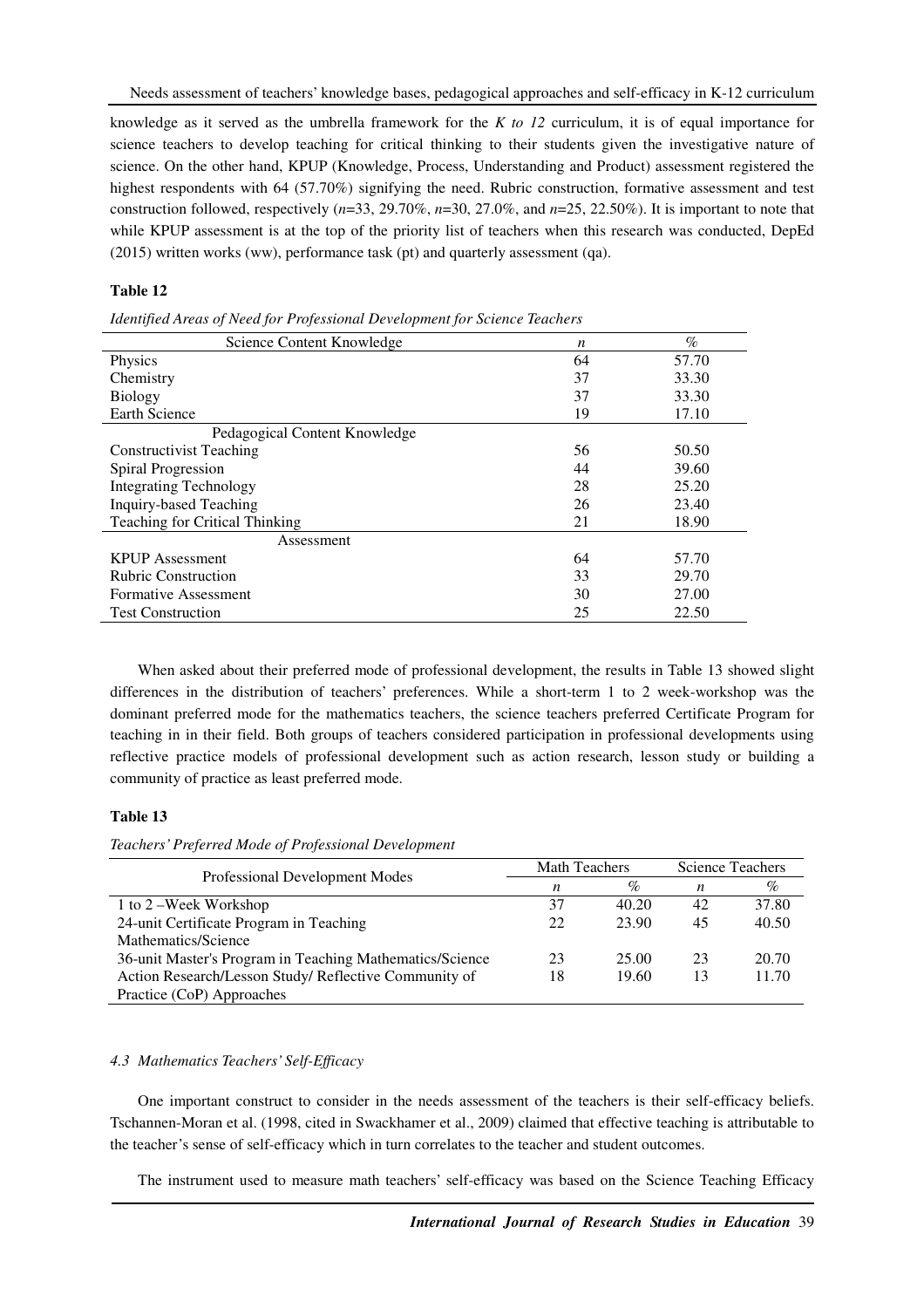Belief Instrument (STEBI-B) developed by Riggs and Enochs (1990) and anchored on Bandura's Self-Efficacy Theory which comprised two dimensions; namely: (1) Personal teaching efficacy and (2) Teaching outcome efficacy. Personal teaching efficacy (PTE) refers to the teacher's belief in his or her skills and abilities to positively impact student achievement while teaching outcome efficacy (TOE) is defined as the teacher's belief that the educational system can work for all students (Riggs & Enochs, 1990).

Following the work of Swackhamer et al. (2009) in which the STEBI-B instrument was administered to both science and mathematics teachers with minor modifications on the items and subsequent validation, this study also used the instrument to include math as well as science teachers with two additional items on teachers' self-efficacy to implement a spiral progression approach in their subjects. Thus, the scale used in this study has 25 items in contrast with the original STEBI-B with 23 items.

A reliability analysis was performed on the modified 25-item scale for Math teachers using the Statistical Package for the Social Science (SPSS) Version 20 and the results yielded a Cronbach alpha coefficient of *0.770* based on standardized items, which is a generally acceptable measure of reliability for the modified instrument. Table 8 shows the results of confirmatory factor analysis, using Principal Axis Factoring with Varimax rotation, as the means for construct validation of the modified scale relative to the original two-factor STEBI-B.

# **Table 14**

|  |  | Construct Validation of the Mathematics Teachers' Self-Efficacy Scale |  |
|--|--|-----------------------------------------------------------------------|--|
|  |  |                                                                       |  |

| Item           | Item idea                                                    |         | Factor | Communality |
|----------------|--------------------------------------------------------------|---------|--------|-------------|
| #              |                                                              | 1(PTE)  | 2(OTE) |             |
| 19             | Helping students with difficulty in understanding a          | .706    | .119   | 0.656       |
|                | concept                                                      |         |        |             |
| 18             | Effectiveness in teaching and its influence on student with  | .632    | .031   | 0.581       |
|                | low motivation                                               |         |        |             |
| 23             | Organization topics from simple to complex                   | .565    | .376   | 0.733       |
| 3              | Teaching math well                                           | .539    | .016   | 0.429       |
| 21             | Broad knowledge for implementing spiral progression          | .512    | .271   | 0.608       |
| 15             | Explain to students well how solutions to math problems      | $-.510$ | .022   | 0.42        |
|                | are obtained                                                 |         |        |             |
| 6              | Effective in monitoring math assessment                      | .478    | $-159$ | 0.371       |
| 17             | Having the necessary skills to teach math                    | .427    | .034   | 0.438       |
| 14             | Students' achievement is directly related to their teachers' | .162    | .630   | 0.615       |
|                | effectiveness                                                |         |        |             |
| 4              | Student grade improvement due to effective teaching          | .192    | .590   | 0.574       |
|                | approach                                                     |         |        |             |
| 13             | Teacher as responsible for student achievement in math       | $-.038$ | .581   | 0.479       |
| 9              | Overcoming students' inadequacy by good teaching             | .051    | .569   | 0.504       |
| 5              | Knowing the strategies in teaching math concepts             | .288    | .468   | 0.443       |
| 11             | Low achieving students progress due to extra attention       | $-.226$ | .459   | 0.493       |
| 8              | Generally teach math effectively                             | .360    | .452   | 0.482       |
| $\overline{2}$ | Continually finding better ways to teach math better         | .296    | .436   | 0.470       |

The results in Table 14 show how the items in the modified STEBI-B are classified according to the two dimensions (factors) of teachers' self-efficacy. Of the 25 items, 8 items loaded highly on Factor 1 (Personal Teaching Efficacy) while another group of 8 items loaded highly on Factor 2 (Teaching Outcome Efficacy). Relatively high and significant factors were identified as those with loadings greater than or equal to 0.40 following the rule of thumb by Hair, Black, Babin, and Anderson (2013). The other nine items either cross-loaded (4 items) or did not significantly load with any of the two constructs (5 items). The distribution of mathematics teachers in terms of their level of self-efficacy for implementing the K to 12 mathematics curriculum is summarized in Table 9.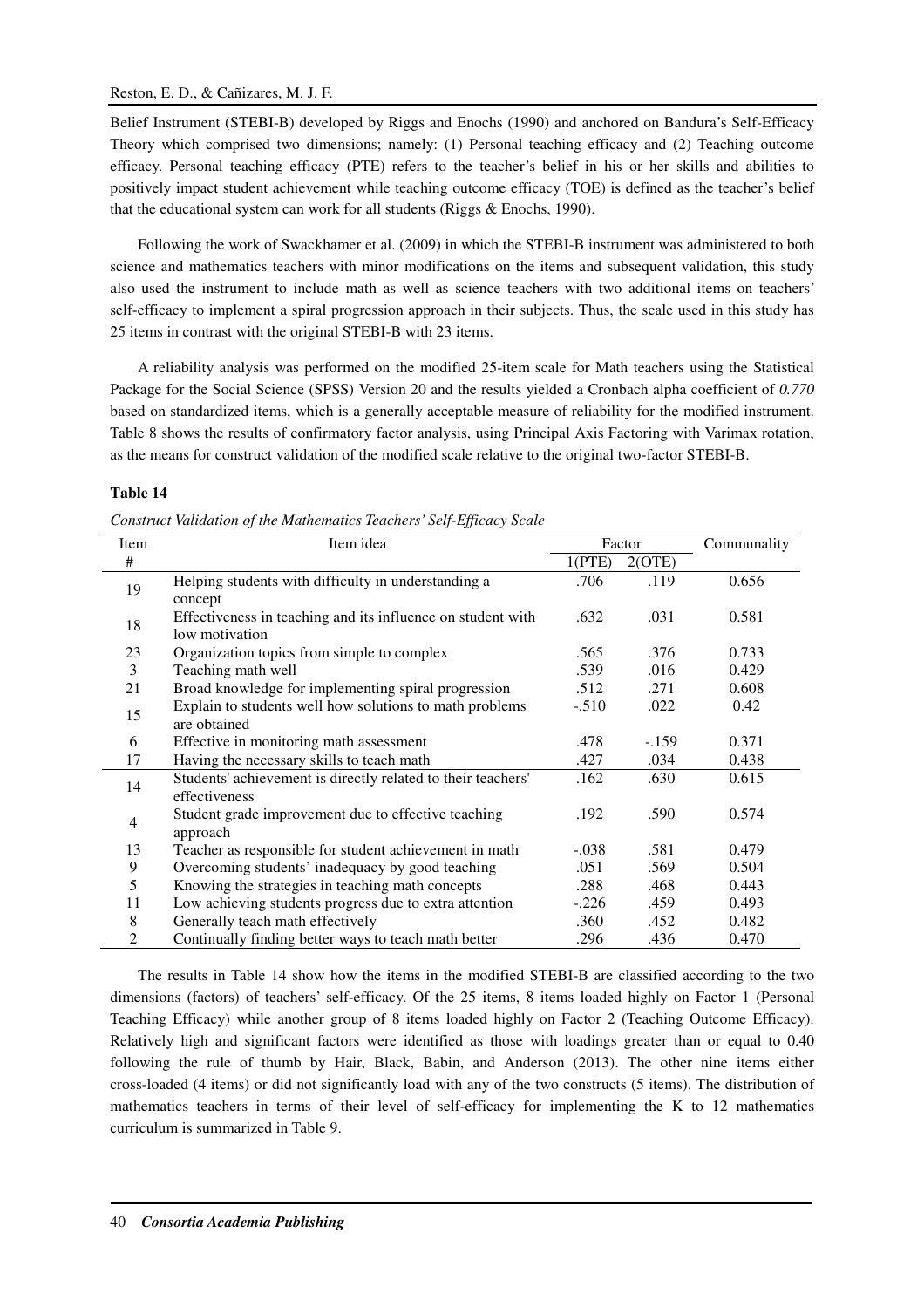|          |       | Teachers' Self-Efficacy Dimensions |                            |    |                                  |  |  |
|----------|-------|------------------------------------|----------------------------|----|----------------------------------|--|--|
| Levels   |       |                                    | Personal Teaching Efficacy |    | <b>Teaching Outcome Efficacy</b> |  |  |
|          |       | n                                  | %                          | n  |                                  |  |  |
| Low      |       |                                    | 13.00                      |    | 13.00                            |  |  |
| Moderate |       | 60                                 | 65.20                      | 67 | 72.80                            |  |  |
| High     |       | 20                                 | 21.70                      |    | 14.10                            |  |  |
|          | Total | 92                                 | 100.00                     | 92 | 100.00                           |  |  |

#### **Table 15**

*Distribution of Math Teachers' to their Levels of Self-Efficacy in the K to 12 Mathematics Curriculum* 

Descriptive statistics results of math teachers' responses as shown in Table 15 indicate that majority of these teachers have moderate personal teaching efficacy (PTE) and teaching outcome efficacy (TOE). Moreover, there are more teachers with high level of PTE compared to TOE.

### *4.4 Science Teachers' Self-Efficacy*

This section assessed the self-efficacy of science teachers in teaching their subjects to their students. The Self-Efficacy Belief Scale for science teachers consisted of 25 items divided into two subscales; namely: Personal Teaching Efficacy (PTE) and Teaching Outcome Efficacy (TOE). PTE, according to Swackhamer et al. (2009), is the belief of teacher's capacities to impact positive learning outcomes of the students while TOE is the teacher's belief that science education can work for students without accounting the socio-economic and parental influences. Using a Likert scale of extent of agreement from 1 (Strongly Agree) to 5 (Strongly Disagree), Table 16 presents the means and standard deviations of the responses for PTE with the minimum (lowest) and maximum (highest) possible ratings provided by the teachers for each items. Furthermore, reversed scoring for the six items were included in this table. The overall mean under this scale is 2.16 with a standard deviation SD  $= \pm 0.779$ . Taking into account what Palmer (2006; cited in Swackhamer et al., 2009) suggested of having a score of 3.0 to be neutral and having one standard deviation above and below this mark will indicate high and low level of efficacy. Thus, with PTE standard deviation of ±0.779, the threshold for high level efficacy would be 2.221 down. This threshold was met by the responding teachers particularly in the item on "welcoming students' questions" which is on top of the list in terms PTE of teachers with a mean value of 1.51. More importantly, the second item in rank "continually finding better ways to teach" follows closely with a mean value of 1.52 yet its minimum rating is 1 and maximum rating is 2 indicating a more homogeneous and consistent teacher responses. Items in which teachers indicate high levels of self-efficacy includes "I wonder if I have the skill to teach science (M=2.29)", "Find it difficult to explain to students (M=2.36)", "Not effective in monitoring science assessment (M=2.38)", "When student has difficulty, I am at a loss how to help them (M=2.69)" and "Effectiveness in teaching has little influence on student with low motivation (M=2.73)" which are all reverse coded items.

Following what Palmer (2006, mentioned in Swackhamer et al., 2009) had done in analyzing the Likert Scale used in this survey, and with the overall standard deviation of  $\pm 0.890$ , taking the score of 3 to be neutral, the threshold for high level of efficacy of TOE is 2.11 down. With the average of all the mean scores for all the items to be 2.39, the teaching outcome efficacy of the teacher respondents did not meet this threshold. It follows that in this category, the self-efficacy of the teachers, falls on the neutral bracket. In particular, the items "Student underachieve because of ineffective teaching" and "Increased effort in science teaching produce little change in achievement", ranked as the lowest in terms of science teaching outcome efficacy. The former is coded in reverse for easy analysis and to be used in computation to arrive at a view of its bigger picture. Despite of this, two items stand out to be at the high level of efficacy among teachers under TOE, that includes "Low achievement of students cannot generally be blamed to the teacher  $(M=1.81)$ " and "Inadequacy of students can be overcome by good teaching (M=1.85)".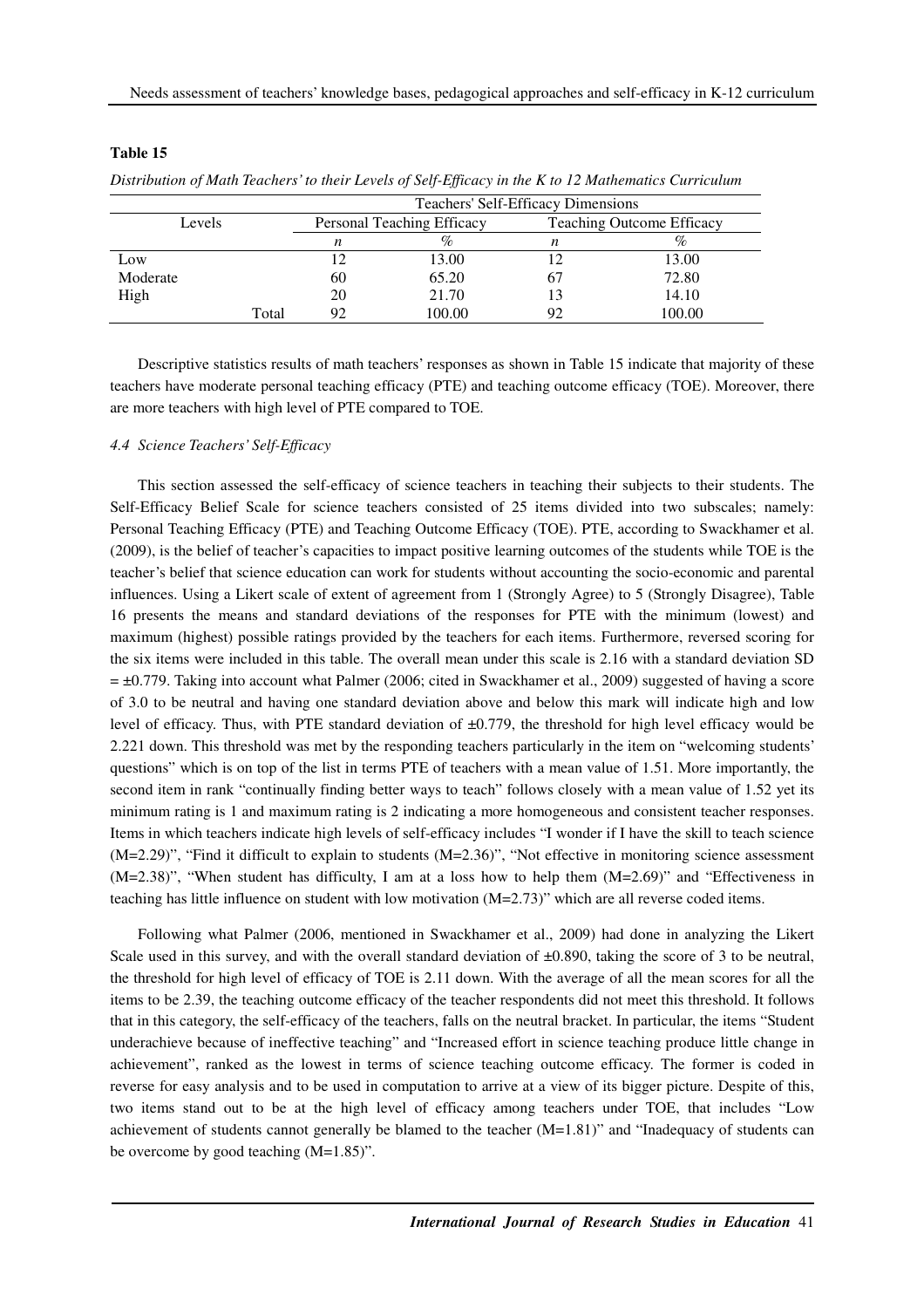#### **Table 16**

*Descriptive Statistics for Science Teachers Responses to Personal Teaching Self-efficacy* 

| Items                                                              | n   | Min | Max | Mean | SD    |
|--------------------------------------------------------------------|-----|-----|-----|------|-------|
| I usually welcome students questions                               | 109 |     | 4   | 1.51 | .603  |
| Continually finding better ways to teach                           | 111 |     | 2   | 1.52 | .502  |
| Typically able to answer students' questions                       | 111 |     | 4   | 2.02 | .660  |
| Generally teach science effectively                                | 106 |     | 4   | 2.08 | .500  |
| I can organize topics from simple to complex                       | 110 |     | 4   | 2.09 | .583  |
| I can identify the pre-requisite knowledge needed for the lesson   | 110 |     | 5   | 2.13 | .679  |
| Know the steps in teaching science concepts                        | 109 |     | 5   | 2.21 | .668  |
| R - I feel I don't teach science well                              | 110 |     | 5   | 2.06 | .989  |
| R - I wonder if I have the skill to teach science                  | 109 |     | 5   | 2.29 | .864  |
| R - Find it difficult to explain to students                       | 110 |     |     | 2.36 | .974  |
| R - Not effective in monitoring science assessment                 | 110 |     | 5   | 2.38 | .938  |
| R - When student has difficulty, I am at a loss how to help them   | 108 |     | 5   | 2.69 | 1.054 |
| R - Effectiveness in teaching has little influence on student with | 110 |     | 5   | 2.73 | 1.108 |
| low motivation                                                     |     |     |     |      |       |
| Ave. of Means and SD                                               |     |     |     | 2.16 | .779  |

### **Table 17**

*Descriptive Statistics for Science Teachers Responses to Science Teaching Outcome Efficacy* 

| Items                                                              | $\boldsymbol{n}$ | Min | Max | Mean | SD <sub>-</sub> |
|--------------------------------------------------------------------|------------------|-----|-----|------|-----------------|
| Low achievement of students cannot generally be blamed to the      | 111              | 1   | 4   | 1.81 | .815            |
| teacher                                                            |                  |     |     |      |                 |
| Inadequacy of students can be overcome by good teaching            | 110              | 1   | 4   | 1.85 | .719            |
| I can teach to develop students' scientific attitudes and values   | 110              | 1   | 4   | 2.03 | .550            |
| I can teach to develop students' scientific inquiry skills         | 110              |     | 4   | 2.08 | .692            |
| When low student progress it's because of my extra attention       | 111              | 1   | 5   | 2.17 | .862            |
| Student grade improved because of my effective teaching            | 110              | 1   | 4   | 2.22 | .783            |
| approach                                                           |                  |     |     |      |                 |
| Students do better because I exerted extra effort                  | 110              | 1   | 5   | 2.23 | .831            |
| Students' achievement is directly related to their teachers'       | 109              | 1   | 5   | 2.37 | .930            |
| effectiveness                                                      |                  |     |     |      |                 |
| Teacher is generally responsible for student achievement in        | 110              | 1   | 5   | 2.58 | 1.053           |
| science                                                            |                  |     |     |      |                 |
| I have a broad knowledge to implement spiral progression           | 109              | 1   | 5   | 2.72 | .881            |
| Student underachieve because of ineffective teaching               | 108              | 1   | 5   | 3.12 | 1.158           |
| R - Effectiveness in teaching has little influence on student with | 110              | 1   | 5   | 2.73 | 1.108           |
| low motivation                                                     |                  |     |     |      |                 |
| R - Increased effort in science teaching produce little change in  | 109              | 1   | 5   | 3.12 | 1.192           |
| achievement                                                        |                  |     |     |      |                 |
| Ave. of Means and SD                                               |                  |     |     | 2.39 | .890            |

Finally, this needs assessment survey revealed that in terms of personal teaching self-efficacy, the science teachers were at the high level threshold which means that their personal belief of their abilities to positively impact students' achievement was great. On the contrary, the teachers' science teaching outcome efficacy is at the neutral bracket and it shows that the teachers' expectation of their teaching influencing students' learning is moderate. They are ambivalent in their confidence to do positive work on students regardless of outside influences.

# *4.5 Implication and significance of the study*

Needs assessment as a *priori* in designing professional development for in-service teachers is a very important tool to be used in coming up with a strategic, contextualized and sustainable teacher training interventions. The results of the needs assessment reveal the weaknesses and shortcomings of the teachers in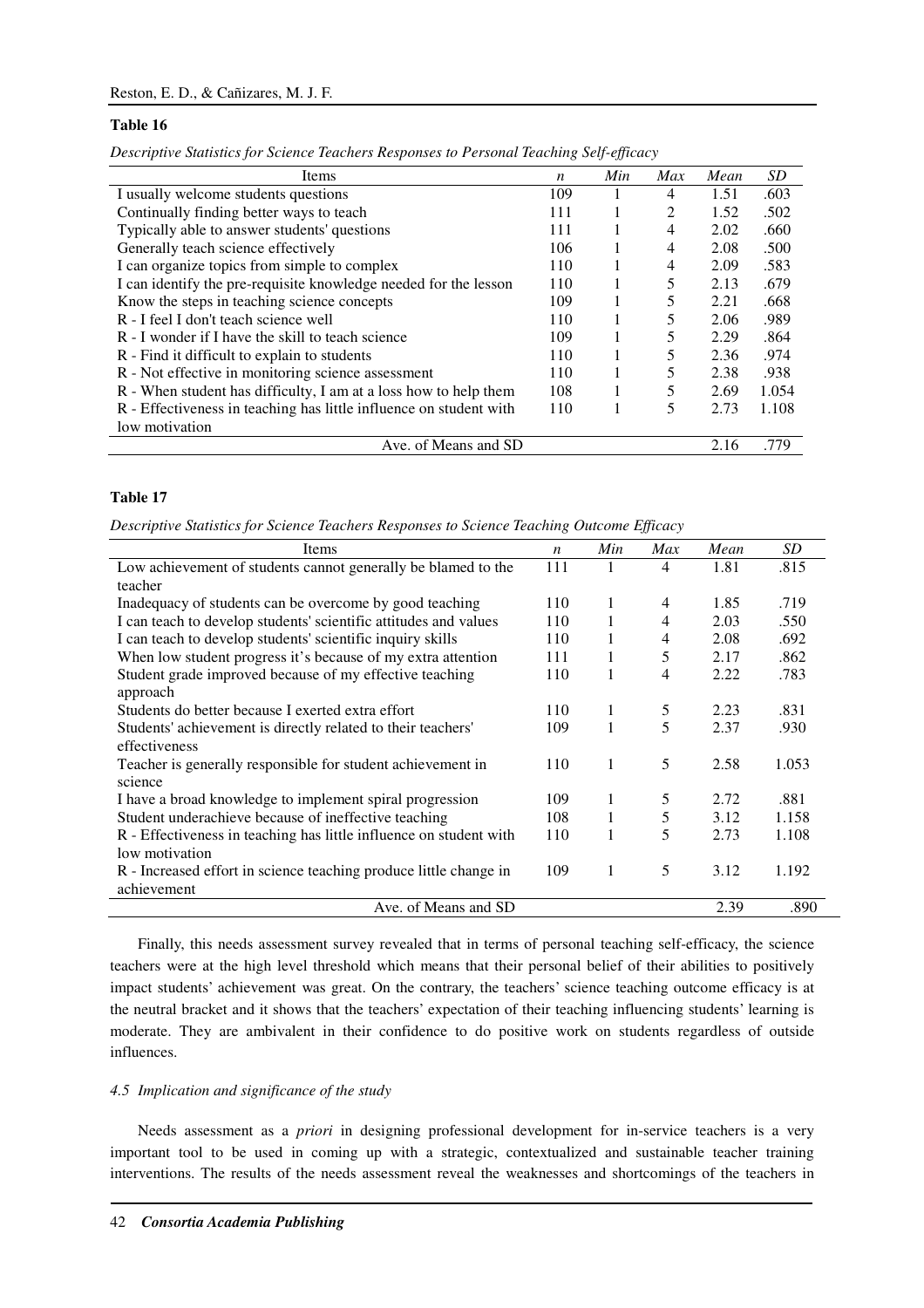terms of their content knowledge, pedagogical-content knowledge and the extent of their self-efficacy in teaching the subject matter. The insights drawn from the results of this needs assessment research are as follows:

- $\triangleright$  findings support the need to address various concerns related to in-service teaching practice in line with the implementation of the *K to 12* science and mathematics curriculum.
- $\triangleright$  with expanding the knowledge base of the science and math teachers, an equally important need is to develop the pedagogical content knowledge of the teachers in designing teaching-learning activities that will significantly address the goals and ideals of the science and mathematics curriculum.
- $\triangleright$  the learners are the ultimate beneficiaries of the entire process, as teachers will be provided with strategic intervention for professional development accordingly to their needs, would enhance their pedagogical content knowledge and self-efficacy beliefs in teaching which may eventually lead to greater confidence and exemplary teaching in the classroom, and consequently, improved student learning outcomes.

Practically, this research study advocates the need for professional development program that is flexible, needs-based, more coherent, relevant and sustainable to accommodate the different needs and aspects of teaching *K to 12* science and mathematics subjects. Furthermore, a more relevant model for teachers' professional development must associate teachers' needs and current practices with the pedagogical approaches of the K to 12 science/mathematics curriculum.

### **5. Conclusions**

The results of the needs assessment survey indicate the need for various forms of professional development for in-service science and mathematics teachers to enable them to respond to the challenges of the K to12 Basic Education reform. First, there is the need to look into teachers' pre-service preparation and continuing professional development. While majority of the teachers have baccalaureate degrees for teaching in their major fields, very few of them have proceeded with graduate programs specializing in either science or mathematics education. Instead a number of teachers pursue graduate studies in other disciplines such as guidance and counseling, administration or human resource management. With the senior high school program in full implementation, science and mathematics teachers must be well equipped with the pedagogical content knowledge to be able to teach in this level effectively.

Second, with the implementation of the spiral curriculum in the K to 12 Education Program, teachers have significantly expressed the need to strengthen and expand their content knowledge base among the different subject topics of science and mathematics curriculum. For mathematics teachers, Statistics and Probability is the area recognized as the greatest urgency for professional development, followed by Geometry. On the other hand, for science teachers, it is the Physics domain, followed by Chemistry that was identified by the teachers as the areas that needs more development. The need to focus on these areas must be of utmost priority in coming up with a sustainable and continuous professional development programs.

Third, the results indicate the need in retooling the science and mathematics teachers in terms of the constructivist pedagogical approaches for them to attain the goals and standards in the *K to 12* Science and Math curriculum. This specifies the necessity in capacitating teachers to be able to design more engaging activities from a constructivist pedagogical framework.

Lastly, the self-efficacy beliefs of the teachers in teaching science/mathematics were moderate to high levels. This implies a promising disposition of the teachers enroute for their professional improvement in terms of content knowledge and pedagogical competencies in teaching science and math effectively. Their positive disposition toward improving their teaching capacities through continuing professional development such as a certificate program for teaching in their respective fields was highly evident in the survey and workshop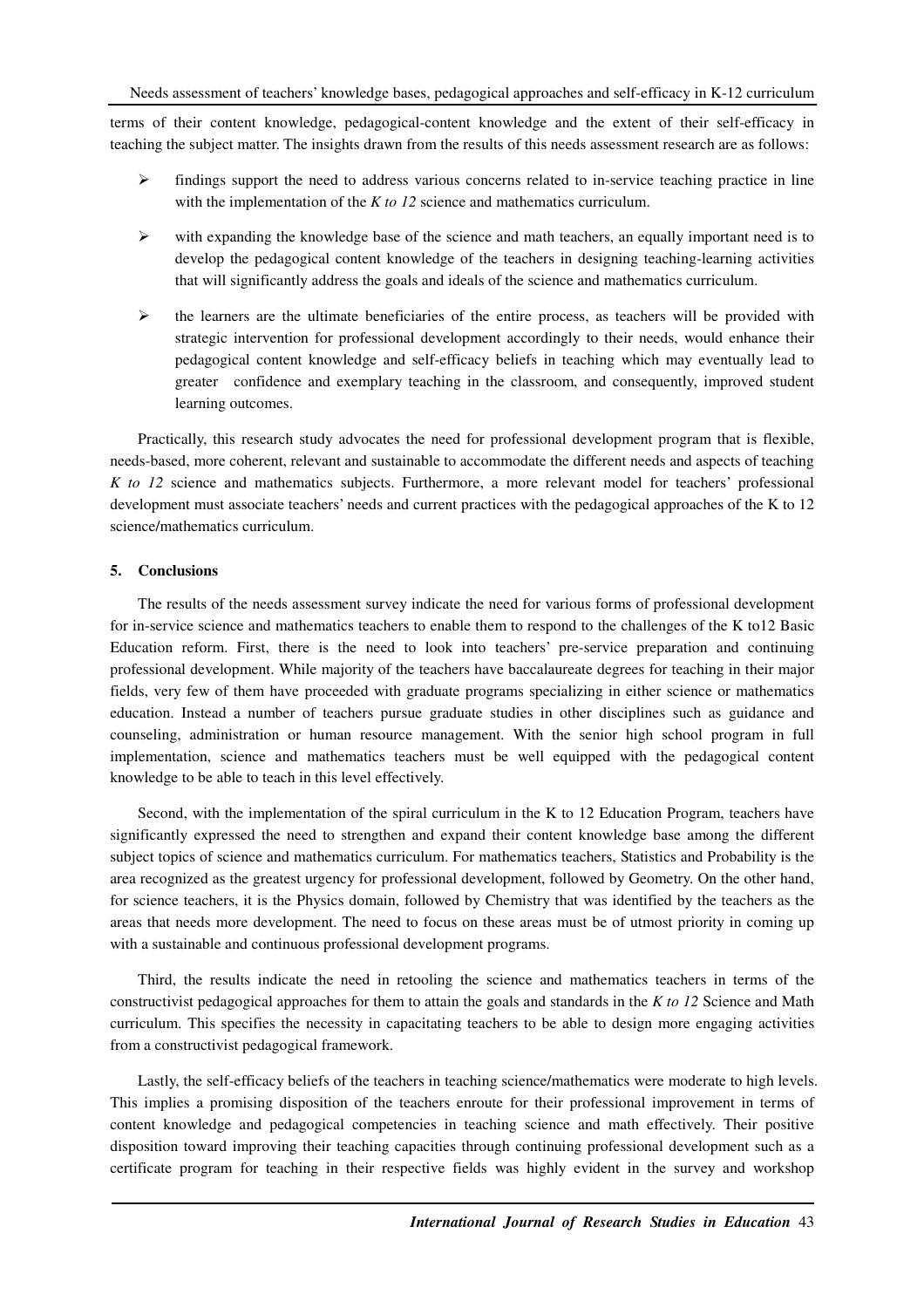interactions.

### *5.1 Recommendations for Future Directions*

The University of San Carlos Science and Mathematics Education Department (USC SMED) is a member of a consortium network of universities in the country who served as delivering institutions for the scholarship programs offered by the Department of Science and Technology Science Education Institute (DOST-SEI) for teachers to pursue Master's and Doctoral programs in science/mathematics education. Though the scholarships are a great opportunity for science and mathematics teachers to pursue advanced degrees related to their field, the scholarship slots are limited and the selection process has become very competitive. Thus, there is a need for intermediary professional development programs for in-service teachers who may not be able to pursue long graduate programs while they continue teaching in their respective schools. This is further supported by the results of teachers' preferred mode of professional development program in which most of the respondents find short-term certificate programs as a more feasible option for enhancing their content expertise and pedagogical skills.

In view of the findings of this need assessment study, we recommend the following actions for future directions:

- $\triangleright$  Review, revision and upgrading of past certificate programs for teaching science/mathematics to align with the identified needs of the science/mathematics teachers in line with the implementation of the *K to 12* science and mathematics curriculum in basic education. These certificate programs must be anchored on the needs identified in this study and grounded on the pedagogical approaches stipulated in the *K to 12* Basic Education program.
- $\triangleright$  Updating past teacher-trainers and recruitment of new teachers to comprise the pool of teacher-trainers for the certificate programs. These teacher-trainers may be a mix of science/mathematics teachers at tertiary level and in basic education.
- $\triangleright$  For a long-term plan, a full range of options for various teacher development programs for science and mathematics teachers can be considered starting with short-term courses to certificate programs and graduate degree programs for science and mathematics teachers. While most of these programs are currently offered, there is need to look into possible revisions and updating as well as the need to build up a pool of faculty experts who serve as resource persons in the program delivery. Further, we recommend the need to consider various modes of delivery of these programs to include the optimal utilization of technological platforms for teaching and learning, such as blended-learning, flipped classroom models and other technology mediated-delivery modes.
- > Integrate research with teacher development. Reflective practice and research-based models may be considered where evidence of teachers' growth and improvement over a period of time are documented through lesson study and action research approaches.

*Acknowledgements -* This research project was supported by the Research, Development, Extension and Publications Office (RDEPO) formerly the Office of Research, University of San Carlos, Cebu City, Philippines. We are grateful for the research deloading provided to conduct this study.

### **6. References**

Arome, G., & Levine, J. (2007). Diffusion of innovation: Integrating adoption theories into training plans for distance education. *IADIS International Conference e-Learning.* Retrieved from https://www.researchgate.net/publication/